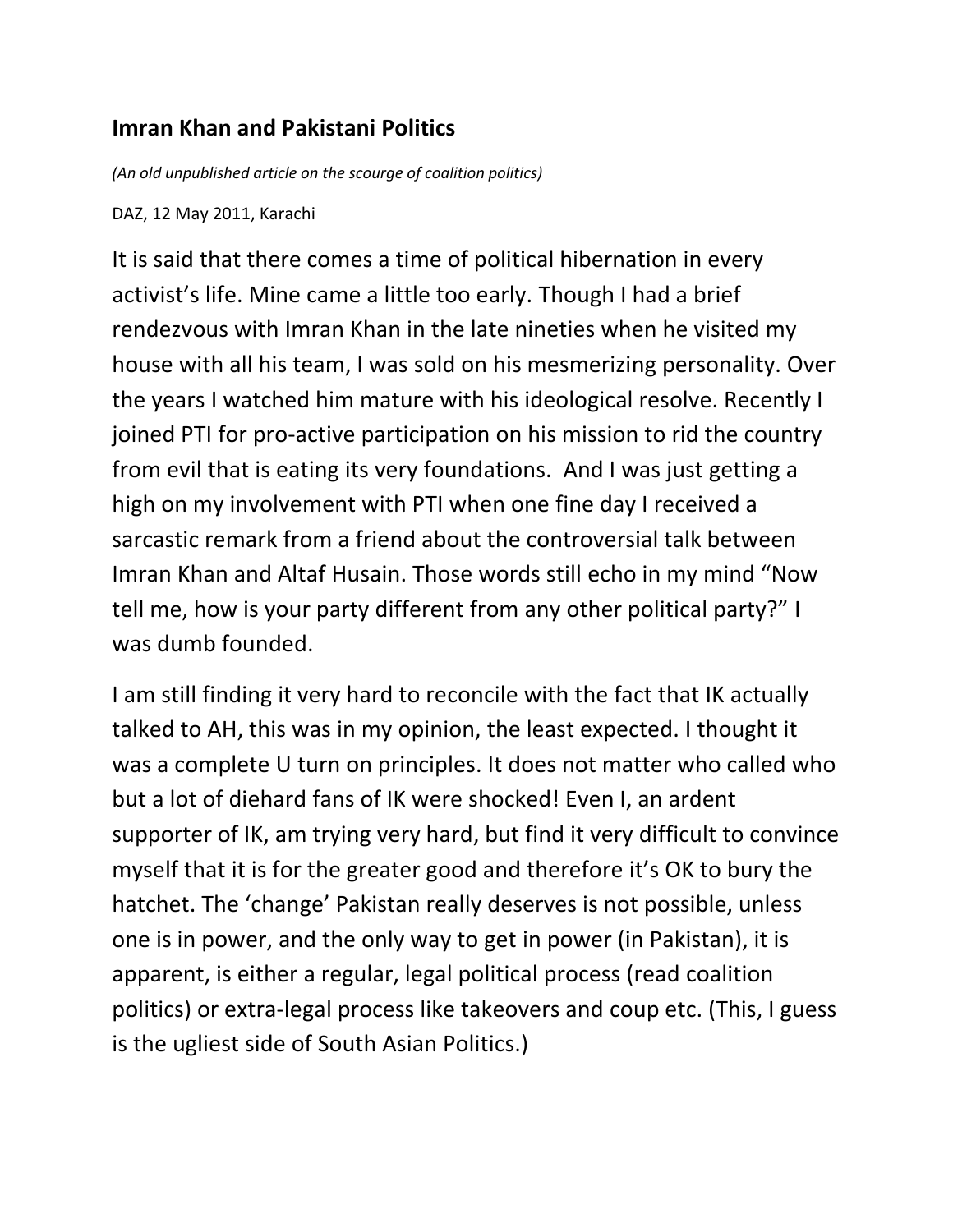What really created a total surprise was that in every major public speech over the period of a decade IK used quite a harsh language and remarks for the exiled leader AH. If I am not mistaken, many a times words used for common criminals were used. Then there were sarcastic jokes about 'corpse in a gunny bag' as the trade mark of his party all over the media…..and one fine day both these leaders were exchanging pleasantries?...It makes me wonder, so this is politics? Really?

I think in this long period of 'principled stand' IK inspired, in thousands if not in millions, liberal, moderate educated citizens of Pakistan to join PTI. They were inspired by his bold personality and his sincerity. They felt that finally here is an upright, brave, and honest Pakistani leader, who can save this country from the predicted doom. He was the only leader who rejected back door entry to the throne. He was the only leader in the country who was not afraid to call a spade a spade. He also travelled to UK to pursue some court case against AH and his workers after the May 12<sup>th</sup> carnage in Karachi, which was allegedly work of his party.

If this is what politics and its pressures can do to a brilliant leader, can we the people really expect the much needed revolutionery change? My doubts overtake my hopes. Not surprisingly a lot of the people and PTI workers refuse to react to such a compromise on principles and consider this as trivial or take it as positive step, as a 'political maturaity' but there are a lot who feel that they have been betrayed. And while a huge majority that was was rising up for a change, sick of the existing parasite politics, looking for a new dawn now feels that it is going to be more of the same (mess) in Pakistan. I sincerely pray that it is not like That.